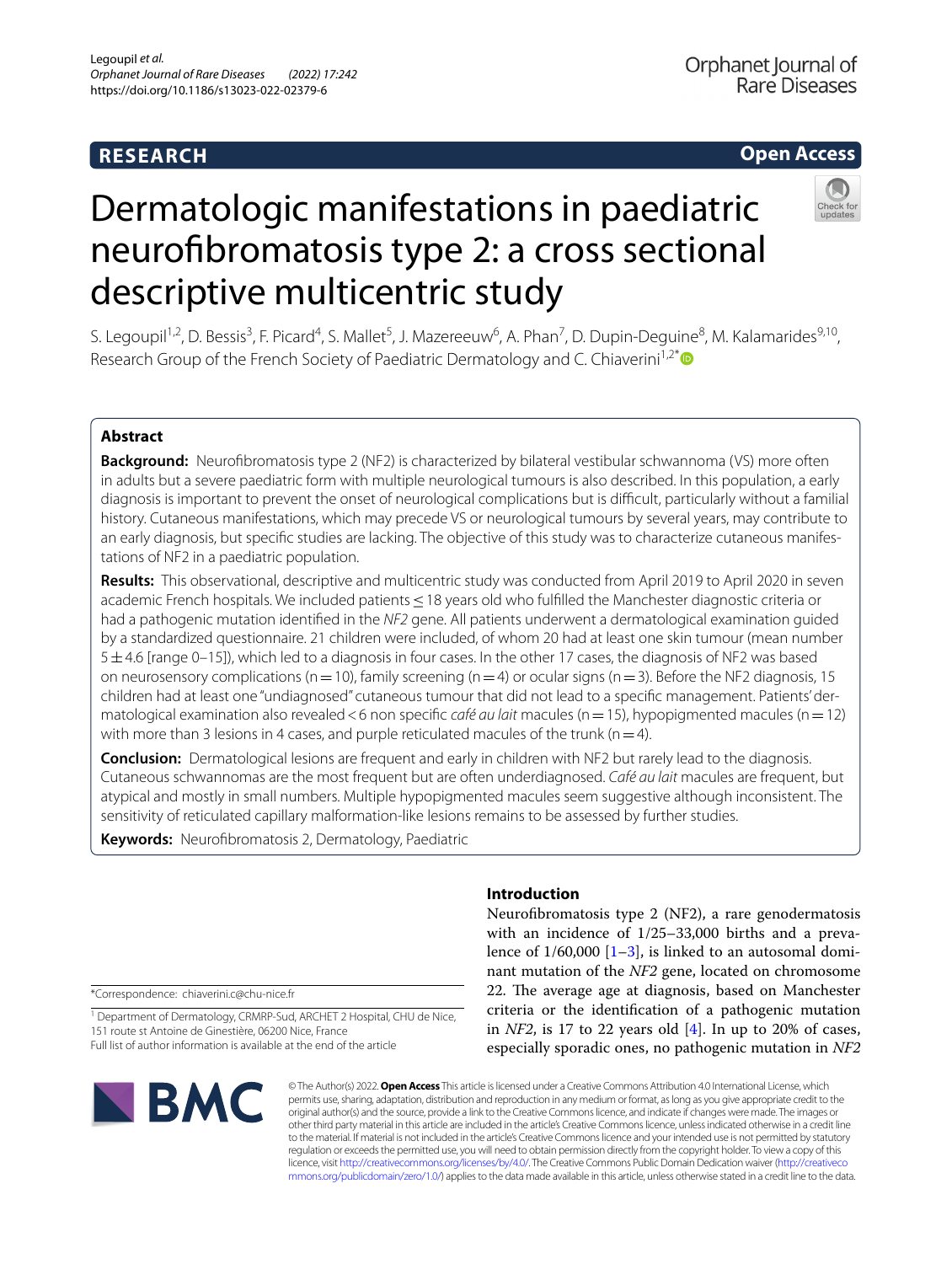is identifed [\[5](#page-7-3)]. Clinically, NF2 is characterized by the occurrence of bilateral or unilateral vestibular schwannomas (VS), associated with benign central nervous system (CNS) tumours localized in brain, spinal or cranial nerves. The main other presenting features are ophthalmic and dermatological [[2,](#page-7-4) [6–](#page-7-5)[9\]](#page-7-6). Two major phenotypes have been described: mild (Gardner type) with bilateral VS becoming symptomatic in young adults, and severe (Wishart type), with multiple CNS tumours and cutaneous and ophthalmological involvement, starting from childhood [[10–](#page-7-7)[12](#page-7-8)].

In this paediatric population, an early diagnosis is important to prevent the onset of neurological complications but is difficult, particularly without a familial history. Cutaneous or ophthalmological manifestations, which may precede VS or CNS tumours by several years, may contribute to an early diagnosis [\[11](#page-7-9)[–13](#page-7-10)]. However, apart from cutaneous schwannomas, the literature contains few descriptions of dermatological manifestations  $[8, 11, 13-17]$  $[8, 11, 13-17]$  $[8, 11, 13-17]$  $[8, 11, 13-17]$  $[8, 11, 13-17]$  $[8, 11, 13-17]$ . The aim of this study was to characterize the dermatological manifestations of NF2 in a paediatric population.

#### **Materials and methods**

This observational, cross sectional and multicentric study was conducted from April 2019 to April 2020 in seven academic French hospitals. Patients of both sexes, $\leq$ 18 years old, fulfilling the Manchester diagnostic criteria or with a pathogenic mutation identifed in the *NF2* gene, were included after oral consent. Recruitment was by dermatologists from the Research Group of the French Society of Paediatric Dermatology, the French reference centre for NF2 and the French association of patients with neurofibromatosis.

All patients had a dermatological examination, with Wood's lamp examination and photography, guided by a standardized questionnaire with an atlas of the various types of schwannomas according to Mautner et al. [\[8](#page-7-11)] and ophthalmologic, neurologic and otolaryngeal (ENT) features were collected. According to the literature, the clinical phenotype was considered severe for children with non-VS neurological-related symptoms and mild for the others [[10](#page-7-7)[–12](#page-7-8)]. *NF2* mutations were stratifed by using the previously published and validated UK genetic severity score [[18\]](#page-7-13). Briefly, group  $1A/1B$  represents no *NF2* pathogenic variant detected in blood; groups 2A and 2B represent a mild or moderate, respectively, constitutional or mosaic *NF2* pathogenic variant detected in blood; and group 3 represents a constitutional truncating pathogenic variant within exons 2–13.

The study was considered non-interventional by our ethics committee and was registered at ClinicalTrials.gov

(NCT03893643). All patients and/or their caregivers gave their written consent to use their pictures in publications.

#### **Results**

#### **Patients**

We included 21 children (mean age  $13 \pm 4.2$  years [range  $2-18$ ; sex ratio [1](#page-2-0)1 boys/10 girls) (Table 1). NF2 was sporadic in 16 cases and familial in five. The phenotype was severe in 18 children and moderate in 2; one child was asymptomatic. NF2 was diagnosed because of neurological complications due to tumour  $(n=10; \text{ median age})$  $9±3.2$  years) in patients without a family history, family screening (n = 4; median age  $11 \pm 1.2$  years), with cutaneous signs (n=4, median age at diagnosis  $12 \pm 5.4$  years; median age at first signs  $7±4.9$  years) or ocular signs  $(n=3;$  median age at diagnosis  $4 \pm 6.4$  years; median age at first signs  $0.5 \pm 0.7$  years). Detailed clinical and genetic data of each patient are available on Additional fle [1](#page-5-0): Table S1.

#### **Ocular features**

Seventeen children had a specifc ophthalmological involvement, with retinal lesions  $(n=9)$ , strabismus  $(n=7)$  and posterior cataracts  $(n=4)$ . Retinal lesions included retinal hamartomas ( $n=7$ , six congenital and one diagnosed at age 1 year), and congenital epiretinal membranes  $(n=2)$ . Strabismus was congenital in four children and appeared at age 11 months and 8 and 10 years for the three others. Cataracts were diagnosed at a median age of  $6±7$  years [range 4-17].

Eight children had a visual deficit because of isolated or associated brain tumours  $(n=2)$ , bilateral or unilateral optic nerve meningioma  $(n=4)$ , large retinal hamartoma  $(n=1)$ , VI nerve palsy associated with myopia and ipsilateral divergent strabismus  $(n=1)$  or amblyopia  $(n=5)$ secondary to retinal lesions and/or posterior cataract.

Ophthalmologic anomalies led to an NF2 diagnosis for three children: one at age 2 years, with two retinal hamartomas diagnosed at age 1 year; one with retinal detachment at age 14 years resulting from congenital retinal hamartoma; and one because of posterior cataract at age 4 years.

#### **Neurosensory features**

Seventeen children had CNS tumours. Tumours were localized in the brain ( $n=14$ ), spine ( $n=14$ ) and/or cranial nerves  $(n=7)$ . Eight children had multiple cauda equine schwannomas. Ten children had more than 10 tumours. The different histological types were schwannomas (63%), meningiomas (20%) and ependymomas (17%). Complications related to these tumours led to an NF2 diagnosis in seven patients, with headache ( $n=2$ ; median age 6.5 years [range 6–7]), cervicalgia  $(n=2;$  median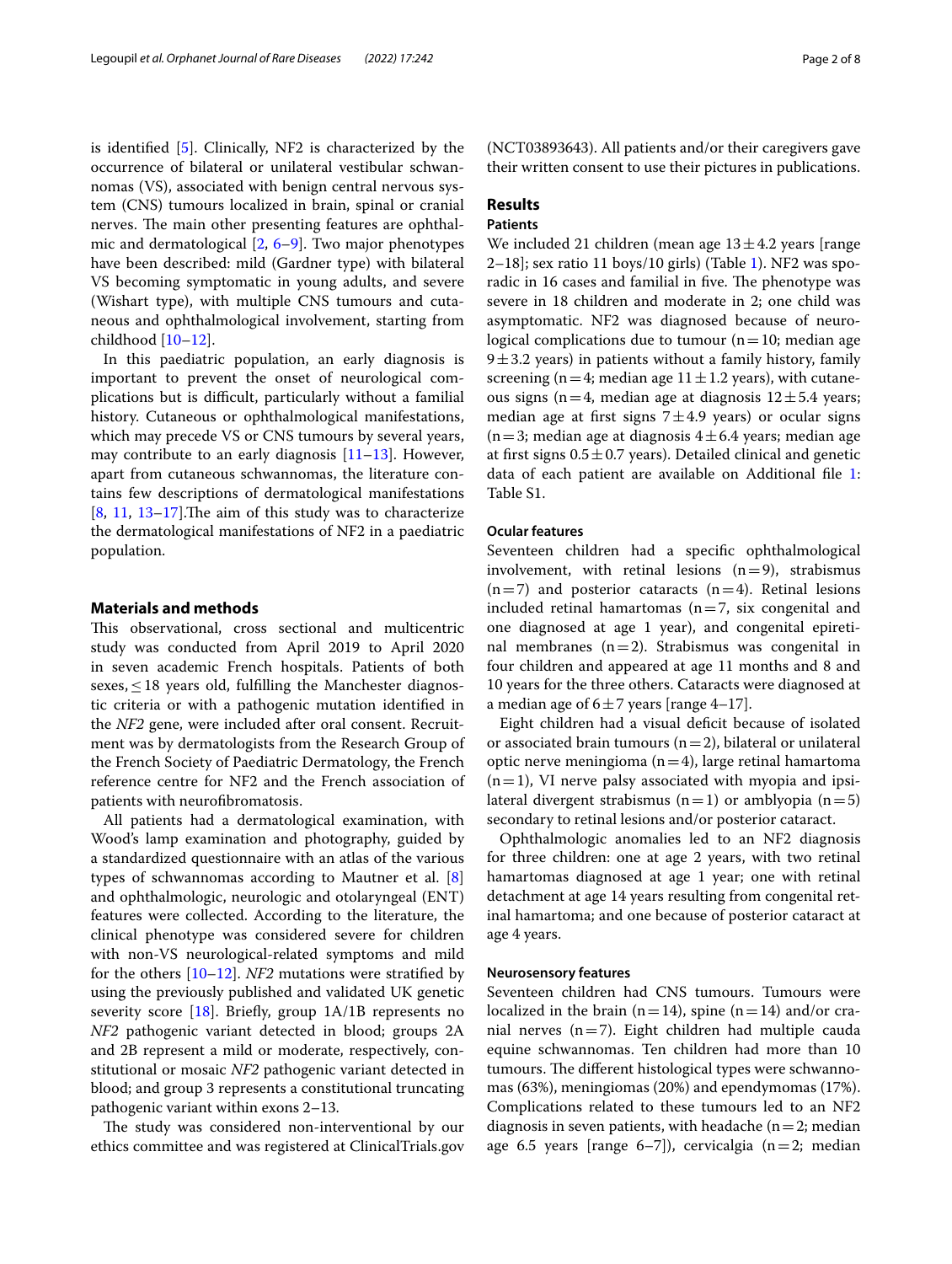<span id="page-2-0"></span>**Table 1** Characteristics of the population, genetic data, and dermatologic, ophthalmologic, neurologic and ENT features. yo: years old; M: male; F: female; CALMs: *café-au-lait* macules; HPMs: hypopigmented macules

|                                                         | <b>Patients</b>                                                                                                                                                                                                                                        |  |  |
|---------------------------------------------------------|--------------------------------------------------------------------------------------------------------------------------------------------------------------------------------------------------------------------------------------------------------|--|--|
| Sex                                                     | 11 M/10F                                                                                                                                                                                                                                               |  |  |
| Median age at time of study                             | $13 \pm 4.2$ yo [range 2-18]                                                                                                                                                                                                                           |  |  |
| Median age at first sign                                | $8 \pm 4.3$ yo [range 0-15]                                                                                                                                                                                                                            |  |  |
| Symptoms leading to diagnosis / Median age at diagnosis | Neurological complications ( $n = 10$ )/9 $\pm$ 3,2 yo<br>[range $6-15$ ]<br>Family screening (n = 4)/11 $\pm$ 1,2 yo [range 8-11]<br>Cutaneous signs ( $n = 4$ )/12 $\pm$ 5,4 yo [range 3-15]<br>Ocular signs ( $n = 3$ )/4 $\pm$ 6,4 yo [range 2-14] |  |  |
| Phenotype                                               | severe = $18/m$ oderate = $2/$ asymptomatic = $1$                                                                                                                                                                                                      |  |  |
| Family history                                          | Negative 16/Positive 5                                                                                                                                                                                                                                 |  |  |
| Dermatological features                                 |                                                                                                                                                                                                                                                        |  |  |
| Median Number of skin tumours/median age of onset       | 5±4,5 [range 0-15]/7 ±5,4 yo [range 0-16]                                                                                                                                                                                                              |  |  |
| Type A or AH                                            | $2 \pm 3.9$ [range 0-15]/(n = 15)                                                                                                                                                                                                                      |  |  |
| Type B                                                  | $0,5 \pm 1,4$ [range 0-5]/(n = 11)                                                                                                                                                                                                                     |  |  |
| Type C                                                  | $0 \pm 2.4$ [range $0 - 8$ ]/(n = 10)                                                                                                                                                                                                                  |  |  |
| Type D                                                  | $0 \pm 0.2$ [range $0 - 1$ ]/(n = 2)                                                                                                                                                                                                                   |  |  |
| CALMs                                                   | $1 \pm 1.6$ [range 0-5]/(n = 15)                                                                                                                                                                                                                       |  |  |
| <b>HPMs</b>                                             | $1 \pm 2$ , [range 0-7]/(n = 12)                                                                                                                                                                                                                       |  |  |
| Purple lesion                                           | $0 \pm 0.5$ [range $0 - 2$ ]/(n = 4)                                                                                                                                                                                                                   |  |  |
| Ophtalmological features                                |                                                                                                                                                                                                                                                        |  |  |
| Retinal lesions                                         | $0 \pm 0.37$ yo [range 0-1]/(n = 9)                                                                                                                                                                                                                    |  |  |
| Posterior cataracts                                     | $6 \pm 7$ yo [range 4-17]/(n = 4)                                                                                                                                                                                                                      |  |  |
| Strabismus                                              | $1 \pm 4.5$ yo [range 0-10]/(n = 8)                                                                                                                                                                                                                    |  |  |
| Optic meningioma                                        | total (n = 4)/unilateral (n = 3)/bilateral (n = 1)                                                                                                                                                                                                     |  |  |
| Neurological features                                   |                                                                                                                                                                                                                                                        |  |  |
| Median number of tumour                                 | 7 ± 4,4 [range $0 \rightarrow 10$ ]/(n = 18)                                                                                                                                                                                                           |  |  |
| Tumour location                                         |                                                                                                                                                                                                                                                        |  |  |
| <b>Brain</b>                                            | $n = 14$                                                                                                                                                                                                                                               |  |  |
| Spine                                                   | $n = 14$                                                                                                                                                                                                                                               |  |  |
| Cranial nerves (except N.VIII)                          | $n = 7$                                                                                                                                                                                                                                                |  |  |
| Histological type                                       |                                                                                                                                                                                                                                                        |  |  |
| Schwannoma                                              | $2 \pm 1.7$ [range 0- > 10]/(n = 14)                                                                                                                                                                                                                   |  |  |
| Meningioma                                              | $2 \pm 1.5$ [range 0-4]/(n = 12)                                                                                                                                                                                                                       |  |  |
| Ependymoma                                              | $0 \pm 3.6$ [range $0 - 12$ ]/(n = 5)                                                                                                                                                                                                                  |  |  |
| Astrocytoma                                             | $(n=0)$                                                                                                                                                                                                                                                |  |  |
| <b>ENTs features</b>                                    |                                                                                                                                                                                                                                                        |  |  |
| Vestibular schwannoma                                   | total (n = 19)/unilateral (n = 2)/bilateral (n = 17)                                                                                                                                                                                                   |  |  |

age 11.5 years [range 9–14]), brutal motor deficit ( $n=1$ ; age 9 years), intracranial hypertension  $(n=1)$  or genitosphincter disorders ( $n=1$ ; age 14 years). Epilepsy ( $n=3$ ; median age  $11 \pm 2.1$  years [10–14]) and attention deficit disorder with hyperactivity ( $n=1$ ; age 8 years) were also noted.

#### **ENT features**

Most children (19/21) had bilateral ( $n=16$ ) or unilateral (n=3) VS (median age at diagnosis  $10.5 \pm 3.4$  years

[range 3–15]): 12 were already symptomatic (median age at first symptoms  $12 \pm 3.2$  years [range 6–15]). Symptoms included hearing loss  $(n=7;$  median age  $12 \pm 3.4$  years [6–15]), which led to an NF2 diagnosis in three cases, peripheral facial paralysis ( $n=5$ ; median age  $9 \pm 3.9$  years [range 6–15]) or vestibular damage  $(n=3;$  median age  $11 \pm 4.5$  years [range 6–15]). Only a 14-year-old patient with an asymptomatic NF2 and a 2-year-old child did not have VS.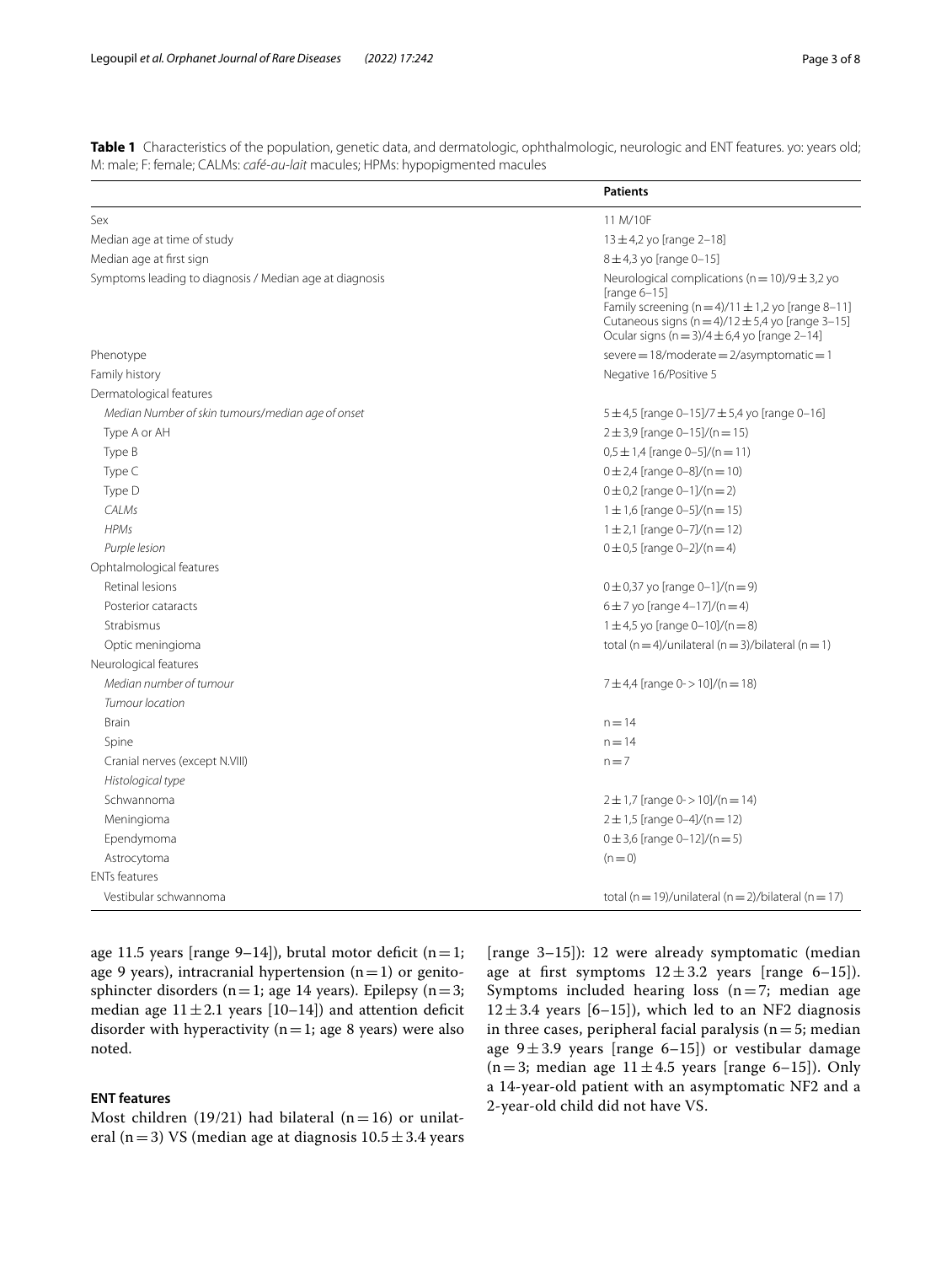#### **Dermatological features**

Almost all children (20/21) had at least one skin tumour, which appeared before age 10 in 14 children and were congenital in four. The median number of tumours was  $5\pm4.6$  [range 0–15] per patient, and five children had more than 10 skin tumours. Children with the moderate form had 0 to 3 tumours. Type A or AH tumours were the predominant subtype and were found in 15 children (Fig. [1](#page-3-0)a, b), type B tumours in 11 (Fig. [1c](#page-3-0)), type C tumours in 10 (Fig. [1](#page-3-0)d), and type D in only two. Histology concluded schwannomas  $(n=9)$  or neurofibromas  $(n=2)$ .

Five children specifcally consulted for a skin tumour, with a clinical diagnosis of lipomas for two patients, neurofbromas in one child and suspicious lesion in the last two cases. Four of these children underwent resection with cytopathological examination leading to the diagnosis of schwannoma ( $n=3$ ) or neurofibroma ( $n=1$ ) and subsequently NF2 diagnosis at 1, 6, 8 and 13 yo respectively. No correlation between the early onset of skin tumour and the severity of neurological signs was found.

Fifteen children had *café-au-lait* macules (CALMs). The median number of CALMs was  $2 \pm 1.5$  [range 1–5] per patient, sometimes congenital  $(n=3)$ . The size was>15 mm in 50%, borders were mainly ragged, and the colour was homogeneous within the same spot but heterogeneous between the diferent lesions (Fig. [1e](#page-3-0), f). CALMs were mainly localized on the trunk (50%) and limbs (41%) and sometimes the face (9%).

Twelve children showed hypopigmented macules (HPMs), which were congenital  $(n=1)$ , appeared at the age of 5 years (n=1) or at unknown age of onset (n=10) and were mainly large (88%>15 mm), with ragged borders. The median number was  $3 \pm 2.2$  [range 1–7] per patient, with at least four spots in four children. The spots could be discrete, only highlighted by Wood's lamp (Fig. [2a](#page-4-0)–d).

Finally, four children had a heterogeneous, reticulated, purple macule localized on the trunk or lower limbs, which was congenital in one case (Fig.  $2e$  $2e$ , f). These lesions were discrete and disappeared at the vitropression, which suggested a vascular origin, but no Doppler



<span id="page-3-0"></span>**Fig. 1** Classical dermatological manifestations in patients with NF2. Type A/AH tumours: pigmented plaques, rough to the touch, with (**a**) or without (**b**) hypertrichosis. Type B tumours: subcutaneous spherical nodulary tumours on peripheral nerves (**c**). Type C tumours: pink nodular epicutaneous tumours (**d**). Atypical *café-au-lait* macules with, irregular margins and ragged borders (**e**, **f**)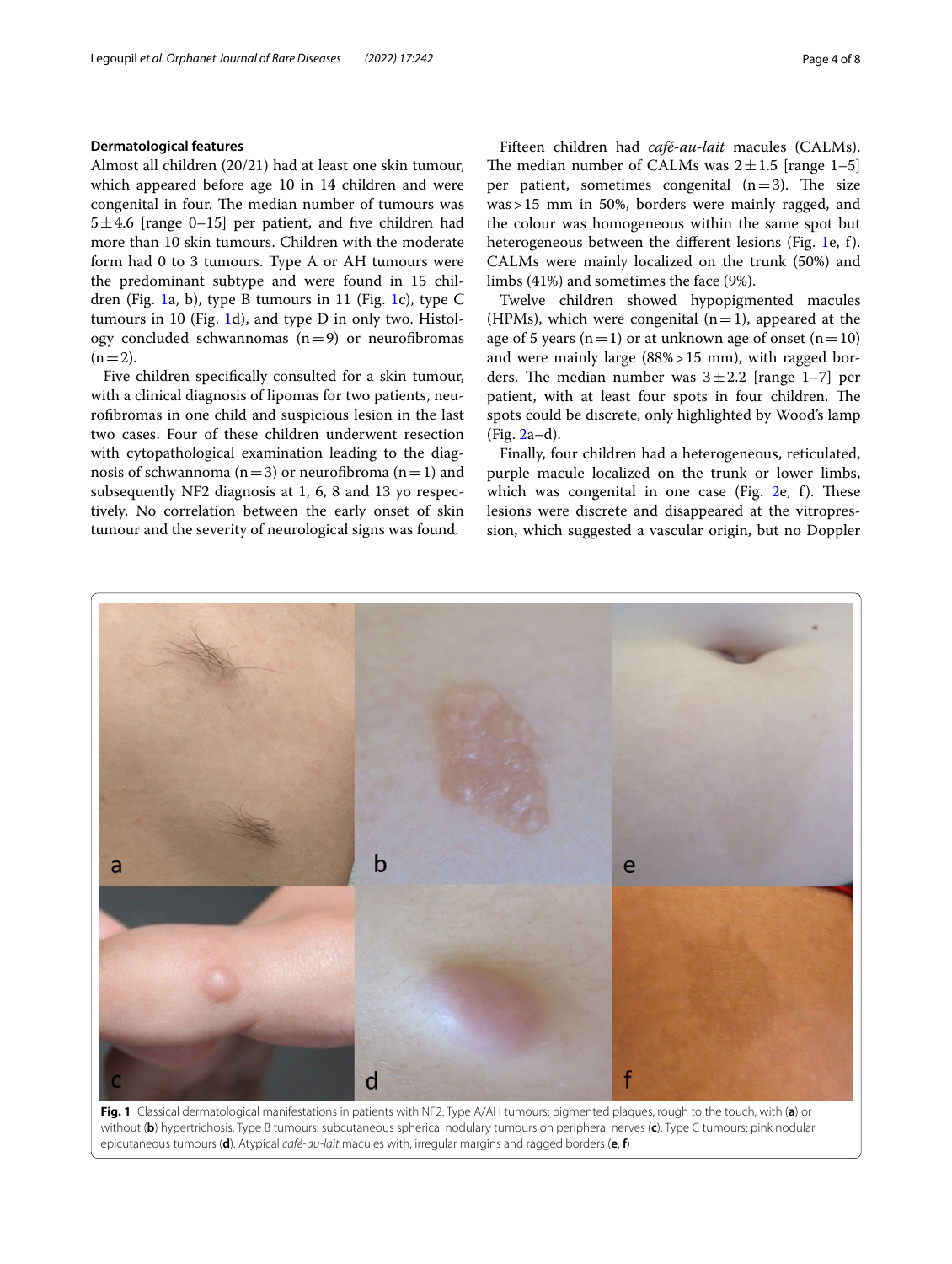

<span id="page-4-0"></span>**Fig. 2** New dermatological manifestations in patients with NF2. Multiple large hypopigmented macules of the trunk in a teenager (**a**), large hypopigmented macule with ragged borders of an elbow in a young girl (**b**), highlighted with Woods' lamp (**c**, **d**). Heterogeneous, reticulated, congenital purple macule on the trunk in two children (**e**, **f**)

ultrasonography/ dermoscopy analysis/skin biopsy was performed.

None of these lesions led to an NF2 diagnosis. No other skin or mucosal lesion was identifed.

#### **Genetic data**

Mutation analysis of the *NF2* gene could be performed for 16 children. The other five children or parents refused the genetic test. A pathogenic mutation in the *NF2* gene was found in 14 children (no mutation found in two patients). For the three children with a mild phenotype, the frst presented a complete deletion of the *NF2* gene; the second, a truncating pathogenic variant in exon 11 at mosaic state (15%); and the last, a mutation of intron 11 leading to a splicing anomaly. This last child also had a multiple endocrine neoplasia type 2. Children with a severe phenotype had various constitutional mutations

(in-frame large deletion,  $n=2$ ; nonsense mutation,  $n=4$ ; missense mutation,  $n=1$ ; splice site mutation,  $n=1$ ) and one mosaic (25%) in-frame deletion of a nucleotide. Among the two mosaic cases, one with a diagnosis at age 2 years, presented a moderate form, with only early cutaneous and ocular signs at age 4 years, and the second, with a diagnosis at age 14 years, presented a severe form revealed by serious neurosensory complications revealing multiple cerebral-medullary tumours. The genetic severity score varied from 1A to 3.

#### **Discussion**

This study is the first to systematically and prospectively search for skin anomalies by clinical examination performed by a dermatologist in a paediatric cohort with NF2. Six other studies analysed skin lesions in NF2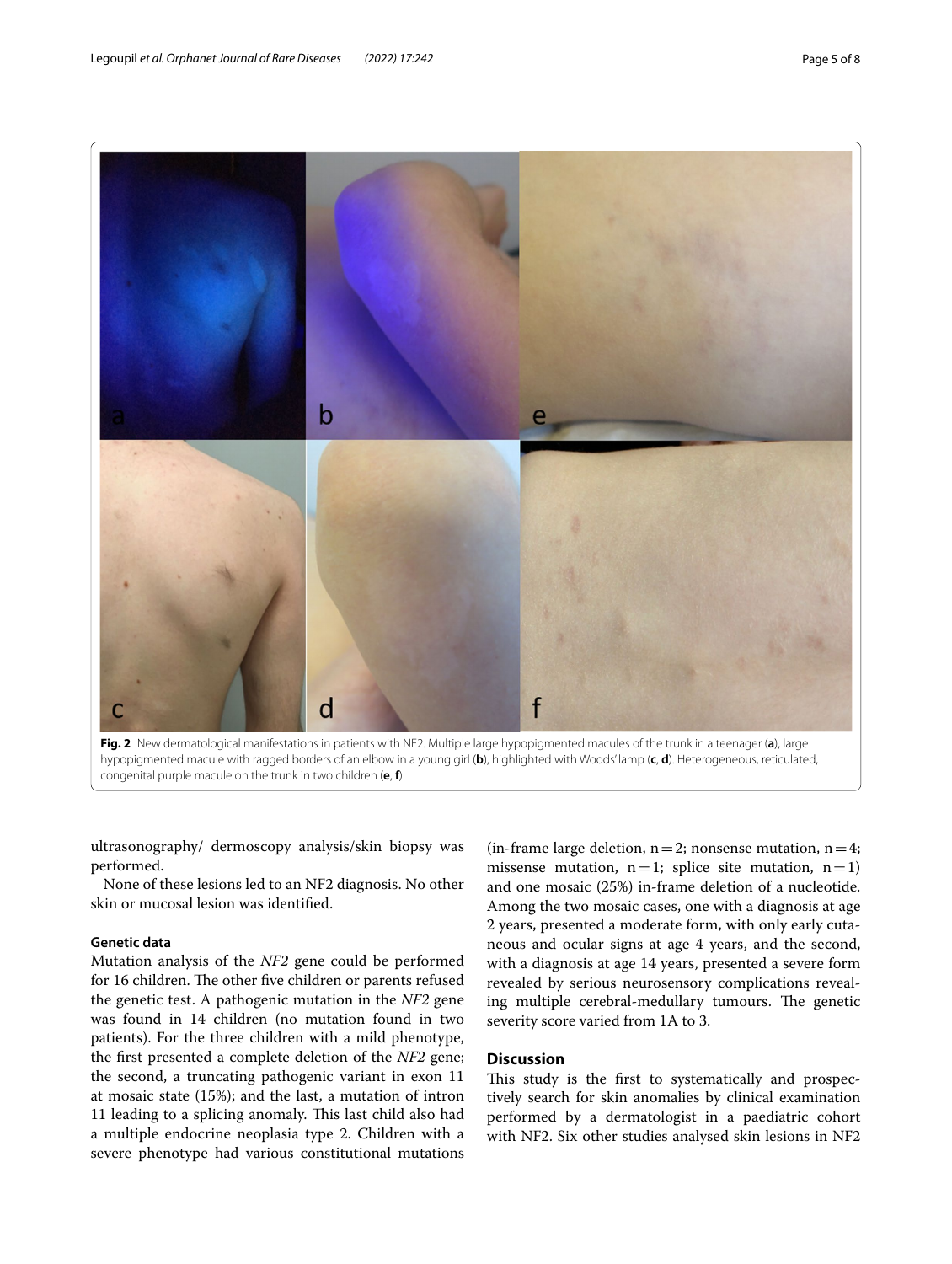|                                | Our study     |               |               | Gugel et al. [13] Anand et al. [11] Ruggieri et al. [12] Mautner et al. [8] Parry et al. [7] Evans et al. [2] |             |             |               |
|--------------------------------|---------------|---------------|---------------|---------------------------------------------------------------------------------------------------------------|-------------|-------------|---------------|
| Cohorte                        | 21 (C)        | 70(C)         | 32(C)         | 22 (C)                                                                                                        | $88(A + C)$ | $63(A + C)$ | $100(A + C)$  |
| Dermatologist exami-<br>nation | Yes           | <b>No</b>     | No.           | No.                                                                                                           | No.         | <b>No</b>   | <b>No</b>     |
| Data collection                | Prospective   | Retrospective | Retrospective | Prospective                                                                                                   | Prospective | Prospective | Retrospective |
| Median age (years old)         | $13 [2 - 18]$ | $11$ $[1-17]$ | $3,5$ [0-15]  | $12,5$ [4-18]                                                                                                 | <b>ND</b>   | 34,6 [7-71] | <b>ND</b>     |
| Sporadic cases                 | 16 (76%)      | 55 (78%)      | 32 (100%)     | 19 (86%)                                                                                                      | <b>ND</b>   | 17 (27%)    | <b>ND</b>     |
| Severe phenotype               | 18 (85%)      | <b>ND</b>     | 15 (47%)      | 22 (100%)                                                                                                     | 62 (71%)    | 38 (60%)    | 46 (46%)      |
| Skins tumours                  | 20 (95%)      | 31 (44%)      | 20 (62,5%)    | 21 (95%)                                                                                                      | 52 (59%)    | 9(14%)      | 68 (68%)      |
| Type A/AH                      | 15 (71%)      | <b>ND</b>     | 12 (38%)      | 19 (86%)                                                                                                      | 36 (40%)    | <b>ND</b>   | <b>ND</b>     |
| Type B                         | 11 (52%)      | <b>ND</b>     | 8 (25%)       | 9(41%)                                                                                                        | 42 (47%)    | <b>ND</b>   | <b>ND</b>     |
| Type C                         | 10 (47%)      | <b>ND</b>     | <b>ND</b>     | 4 (18%)                                                                                                       | 7(8%)       | <b>ND</b>   | <b>ND</b>     |
| Type D                         | 2(9%)         | <b>ND</b>     | <b>ND</b>     | <b>ND</b>                                                                                                     | 6(7%)       | <b>ND</b>   | <b>ND</b>     |
| CALMs                          | 15 (71%)      | 1(1,4%        | 12 (38%)      | 8 (36%)                                                                                                       | 29 (33%)    | 29 (46%)    | 43 (43%)      |
| <b>HPMs</b>                    | 12 (57%)      | <b>ND</b>     | 3(9%)         | <b>ND</b>                                                                                                     | <b>ND</b>   | <b>ND</b>   | <b>ND</b>     |
| purple Lesions                 | 4 (19%)       | <b>ND</b>     | <b>ND</b>     | <b>ND</b>                                                                                                     | <b>ND</b>   | <b>ND</b>   | <b>ND</b>     |

<span id="page-5-0"></span>**Table 2** Summary of studies published on skin features in children with neurofbromatosis type 2. ND: not diagnosed; A: adult; C: child; CALMs: *café au lait* macules; HPMs: hypopigmented macules

patients  $[2, 7, 8, 11-13]$  $[2, 7, 8, 11-13]$  $[2, 7, 8, 11-13]$  $[2, 7, 8, 11-13]$  $[2, 7, 8, 11-13]$  $[2, 7, 8, 11-13]$  $[2, 7, 8, 11-13]$  $[2, 7, 8, 11-13]$  $[2, 7, 8, 11-13]$ : three were retrospective, three included adults and children, and none included an examination by a dermatologist. Comparisons of results are summarized in Table [2.](#page-5-0)

The prevalence of skin tumours in our cohort was high  $(n=20, 95%)$  and comparable to that found by Rugierri et al. (95%)  $[12]$  $[12]$  $[12]$ , in the only prospective study of children with severe NF2, but higher than the five other studies  $(14–68%)$ . These differences could be explained by these studies also including adults and/or their retrospective design and/or including patients with milder phenotype. We found, as others did, type A or AH tumours the most represented, before types B, C and D.

Multiple CALMs, a major clinical diagnostic criterion of neurofbromatosis type 1, have also been reported in NF2, with which it was initially confused. We found CALMs in 15 (71%) children, a higher prevalence than in other studies (1.4–46%), probably because of the skin examination with a Wood's lamp by a dermatologist. However, none of our children had at least six CALMs, and only four had more than three CALMs, with a median of  $2 \pm 1.5$ . Furthermore, analysis of semiological characteristics of CALMs showed that they were atypical [[19\]](#page-7-15), with small size, irregular margins and ragged borders, and diferent colours in the same individual. Because of the high prevalence of CALMs in the general population (18.9–36%) [[19](#page-7-15)], the specificity and sensitivity of this clinical sign in NF2 patients seems low, with CALMs not a cardinal feature of NF2.

We showed a high prevalence  $(n=12, 57%)$  of HPMs in children with NF2. They were mainly large  $>15$  mm, with irregular margins and ragged borders, and could be

missed without careful examination with a Wood's lamp. Although the age of onset was difficult to assess, HPMs were congenital in one case and noted at age 5 years in second case. Four children had more than three HPMs (range 4–7), but nine children had no lesions. We found three articles in the literature concerning these lesions. Anand et al. [[11](#page-7-9)] reported a prevalence of 9% of "hypopigmented lesions" in a retrospective study including 32 children with NF2. Casado-Verrier et al. [\[14](#page-7-16)] and Miyakawa et al. [\[20\]](#page-7-17) both reported multiple HPMs in a case report of a 7- and 5-year-old child, respectively. No clinical description was available in any of these articles. The five other studies that analysed skin signs in NF2 patients did not report such lesions. Isolated HPMs are a common feature in a paediatric population, with a prevalence estimated at 4.7% [[21\]](#page-7-18), but multiple (more than three) HPMs could be an inconstant but specifc and early sign of NF2.

Finally, four children in our series had flat purple lesions of the trunk not previously described, whose sensitivity in NF2 remains to be determined. These lesions were large (>5 cm), asymptomatic and discrete. Unfortunately, no Doppler ultrasonography/dermoscopy/skin biopsy was performed to confrm the vascular origin of these lesions, which is a limitation of this study. There is no other case reported in the literature.

Despite their precocity and high prevalence, dermatological lesions, that is, cutaneous tumours, led to the NF2 diagnosis in only four cases after excision and discovery of a schwannoma ( $n=3$ ) or neurofibroma ( $n=1$ ). Therefore, before the NF2 diagnosis, 15 (71%) children had at least one "undiagnosed" cutaneous tumour (but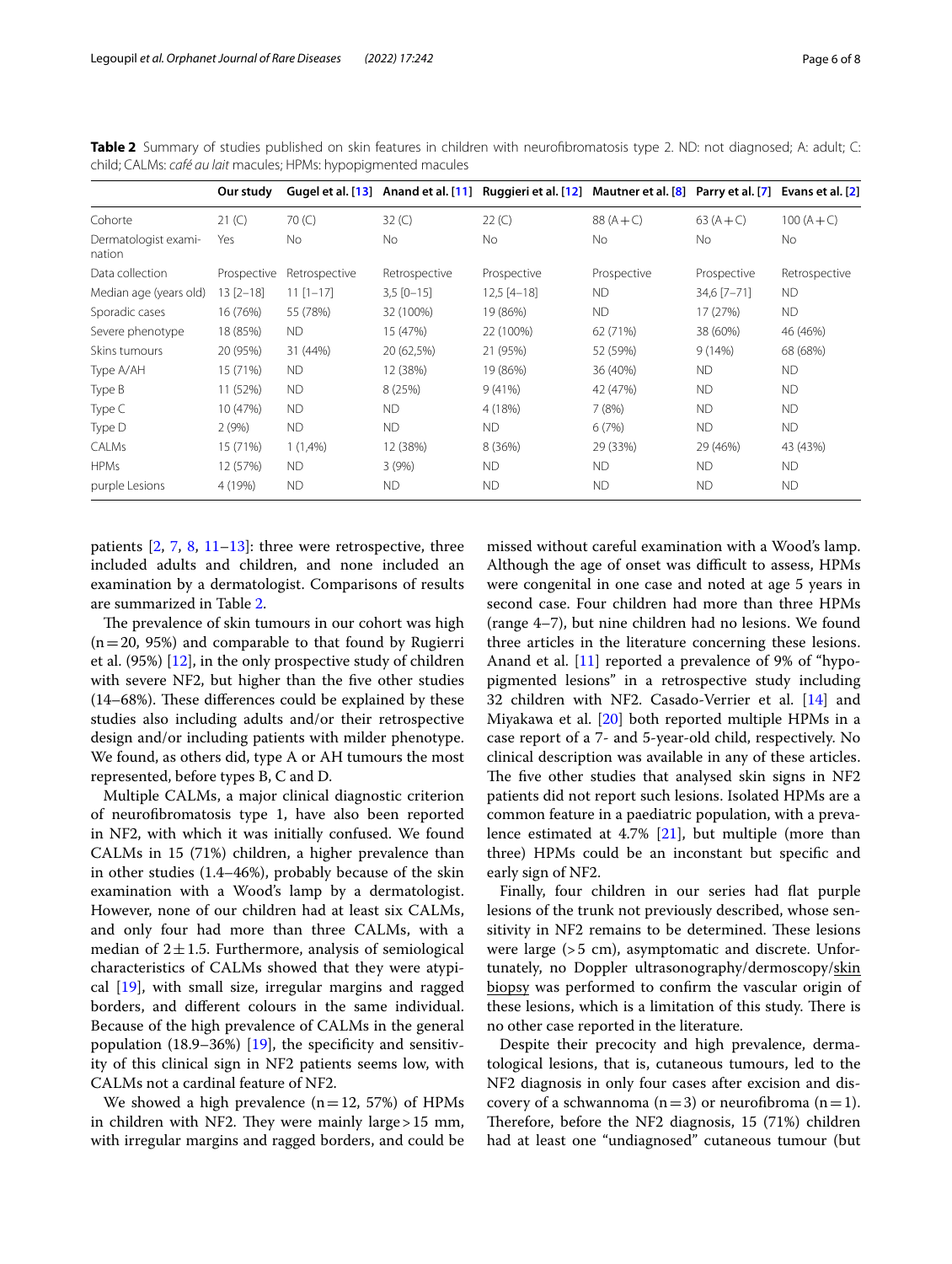sometimes more than fve) that did not lead to a specifc management. We found similar results with ophthalmologic symptoms with only 3 diagnoses despite 17 patients with ocular lesions [[22](#page-7-19)]. Indeed, in our series, NF2 was diagnosed in 10 (47%) patients because of neurological complications (including hearing loss), similarly to Anand et al. (56%) [[11\]](#page-7-9) and Gugel el al. (53%) [\[13](#page-7-10)] studies. Interestingly, before this diagnosis, seven of these children had a combination of evocative skin and ophthalmic lesions but none met the Manchester diagnostic criteria, which not include the most frequent ophthalmic feature found in our series ie congenital retinal lesions.

These data led to several considerations: 1) childhood onset of NF2 is a severity factor, and early diagnosis is mandatory to improve the outcome of patients; 2) the Manchester diagnostic criteria are not adapted to paediatric populations; 3) paediatricians and dermatologists must be aware to not leave skin lesions undiagnosed in children, especially if they are multiple, if their number increases over time and/or if they are associated with congenital ophthalmic lesions; 4) the presence of suggestive early ocular signs, particularly retinal lesions, must encourage the ophthalmologist to refer their patient to other specialists, looking for further symptoms suggestive of NF2; and 5) clear guidelines for NF2 screening in case of suggestive neurological or non-neurological symptoms are mandatory for this population. This would require compiling a list of ophthalmological and dermatological signs suggestive of the diagnosis of NF2 in childhood as proposed by Anand et al. [\[11](#page-7-9)]. In this way, further studies to assess the sensitivity and specifcity of HPMs and purples macules in larger cohorts of NF2 patients would be of interest.

Finally, regarding the molecular analysis of patients, an NF2 pathogenic variant was found in 14/16 (87.5%) children, which is consistent with the literature. Recently a genetic severity score was proposed by Halliday et al. [[18\]](#page-7-13), with three groups: 1A/1B: no NF2 pathogenic variant in blood; 2A/2B: mild/moderate NF2 constitutional or mosaic pathogenic variant in blood; and 3: constitutional truncating exon 2–13 pathogenic variant. Patients in group 3 may show disease earlier, with greater tumour load, and have poorer visual outcomes and require more interventions [[18](#page-7-13), [23\]](#page-7-20). In our series, a severe phenotype was detected in two children with no pathogenic variant detected in blood and without molecular analysis of tumours; one patient with an in-frame deletion of a nucleotide in mosaic state; and one patient with a missense mutation (score 1A to 2A), which suggests that the phenotype–genotype correlation is difficult to clearly establish in the paediatric population.

#### **Conclusions**

Dermatological and ophthalmic lesions are frequent and early in children with sporadic severe NF2 but rarely lead to the diagnosis because of lack of clear guidelines. Cutaneous tumours, and in particular schwannomas, are the most frequent dermatological lesions but are often underdiagnosed. CALMs are frequent, but atypical, and mostly in small numbers. Multiple HPM lesions seem suggestive although inconsistent. The sensitivity of reticulated capillary malformation-like lesions remains to be assessed by further studies.

#### **Supplementary Information**

The online version contains supplementary material available at [https://doi.](https://doi.org/10.1186/s13023-022-02379-6) [org/10.1186/s13023-022-02379-6](https://doi.org/10.1186/s13023-022-02379-6).

**Additional fle 1**: Characteristics of the population, genetic data, and dermatological, ophthalmological, neurological and otolaringeal (ENT) features. yo: years-old; d: deceased; ND: not done; M: male; F: female; CALMs : Café-Au-Lait Macules; HPMs : Hypopigmented Macules.

#### **Acknowledgements**

Authors warmly thank all the patients who agreed to participate in this study, as well as the patients' association. The patients in this manuscript have given written informed consent to publication of their case details.

#### **Author contributions**

Each author have approved the submitted version and have agreed both to be personally accountable for the author's own contributions and to ensure that questions related to the accuracy or integrity of any part of the work, even ones in which the author was not personally involved, are appropriately investigated, resolved, and the resolution documented in the literature. Furthermore, SL participated to the acquisition, analysis, interpretation of data and had drafted the work, DB, FP, SM, JM, AP, DDD, MM, participated to the acquisition of data and substantively revised the manuscript, CC participated to the conception of the work; to the analysis, interpretation of data and substantively revised the manuscript. All authors read and approved the fnal manuscript.

#### **Funding**

Not applicable.

#### **Availability of data and materials**

Yes.

#### **Declarations**

#### **Ethics approval and consent to participate**

The study was considered non-interventional by our ethics committee and was registered at ClinicalTrials.gov (NCT03893643). All patients and/or their caregivers gave their written consent to use their pictures in publications.

#### **Consent for publication**

Yes.

#### **Competing interests**

The authors declare that they have no competing interests.

#### **Author details**

<sup>1</sup> Department of Dermatology, CRMRP-Sud, ARCHET 2 Hospital, CHU de Nice, 151 route st Antoine de Ginestière, 06200 Nice, France. <sup>2</sup> Department of Pediatrics, CHU de Nice, Fondation Lenval, Nice, France.<sup>3</sup> Department of Dermatology, CHU de Montpellier, Montpellier, France. <sup>4</sup> Department of Dermatology, CHU de Bordeaux, Bordeaux, France.<sup>5</sup> Department of Dermatology, APHM,